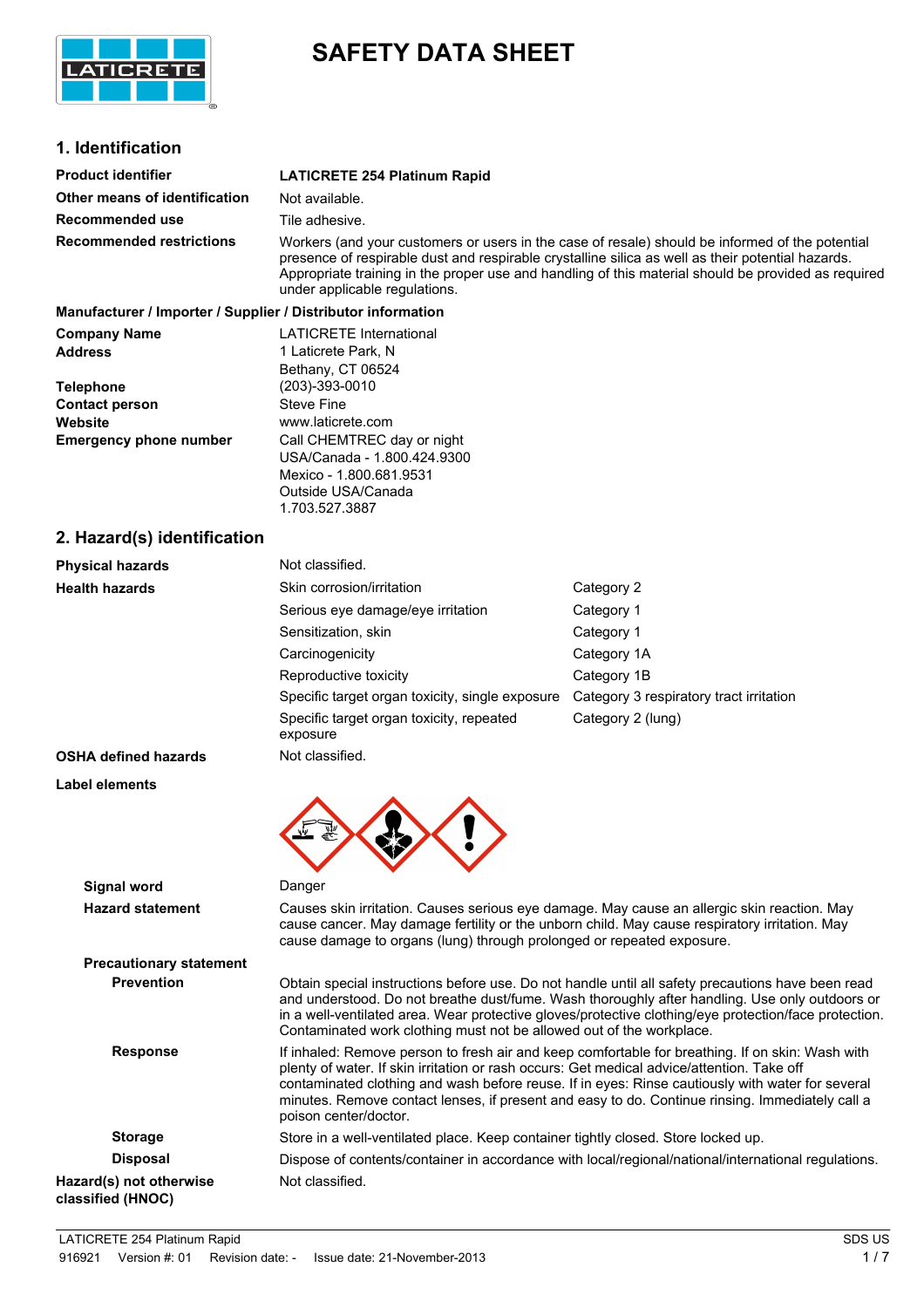## **3. Composition/information on ingredients**

#### **Mixtures**

| <b>Chemical name</b>                                                         |                                                                                                                                                                                                                             | <b>CAS number</b> | $\%$        |
|------------------------------------------------------------------------------|-----------------------------------------------------------------------------------------------------------------------------------------------------------------------------------------------------------------------------|-------------------|-------------|
| Silica Sand                                                                  |                                                                                                                                                                                                                             | 14808-60-7        | 60-65       |
| <b>Portland Cement</b>                                                       |                                                                                                                                                                                                                             | 65997-15-1        | $17 - 20$   |
| Calcium aluminate cement                                                     |                                                                                                                                                                                                                             | 65997-16-2        | $10 - 12$   |
| Lithium Carbonate                                                            |                                                                                                                                                                                                                             | 554-13-2          | $0.4 - 0.6$ |
| <b>Composition comments</b>                                                  | All concentrations are in percent by weight unless ingredient is a gas. Gas concentrations are in<br>percent by volume.                                                                                                     |                   |             |
| 4. First-aid measures                                                        |                                                                                                                                                                                                                             |                   |             |
| <b>Inhalation</b>                                                            | Remove victim to fresh air and keep at rest in a position comfortable for breathing. Call a physician<br>if symptoms develop or persist.                                                                                    |                   |             |
| <b>Skin contact</b>                                                          | Wash off with soap and plenty of water. If skin irritation or rash occurs: Get medical<br>advice/attention. Take off contaminated clothing and wash before reuse.                                                           |                   |             |
| Eye contact                                                                  | Do not rub eyes. Immediately flush eyes with plenty of water for at least 15 minutes. Remove<br>contact lenses, if present and easy to do. Continue rinsing. Call a physician or poison control<br>center immediately.      |                   |             |
| Ingestion                                                                    | Rinse mouth. Get medical attention if symptoms occur.                                                                                                                                                                       |                   |             |
| <b>Most important</b><br>symptoms/effects, acute and<br>delayed              | Rash. Coughing. Irritant effects. Symptoms may include stinging, tearing, redness, swelling, and<br>blurred vision. Permanent eye damage including blindness could result. Prolonged exposure may<br>cause chronic effects. |                   |             |
| Indication of immediate<br>medical attention and special<br>treatment needed | Provide general supportive measures and treat symptomatically. Symptoms may be delayed.                                                                                                                                     |                   |             |
| <b>General information</b>                                                   | Ensure that medical personnel are aware of the material(s) involved, and take precautions to<br>protect themselves. IF exposed or concerned: Get medical advice/attention. Wash contaminated<br>clothing before reuse.      |                   |             |
| 5. Fire-fighting measures                                                    |                                                                                                                                                                                                                             |                   |             |
| Suitable extinguishing media                                                 | Water fog. Foam. Dry chemical powder. Carbon dioxide (CO2).                                                                                                                                                                 |                   |             |
| Unsuitable extinguishing<br>media                                            | None known.                                                                                                                                                                                                                 |                   |             |
| Specific hazards arising from<br>the chemical                                | During fire, gases hazardous to health may be formed.                                                                                                                                                                       |                   |             |
| Special protective equipment<br>and precautions for firefighters             | Self-contained breathing apparatus and full protective clothing must be worn in case of fire.                                                                                                                               |                   |             |
| <b>Fire-fighting</b><br>equipment/instructions                               | In case of fire and/or explosion do not breathe fumes.                                                                                                                                                                      |                   |             |

## **6. Accidental release measures**

| <b>Personal precautions,</b><br>protective equipment and<br>emergency procedures | Keep unnecessary personnel away. Keep upwind. Avoid formation of dust. Wear appropriate<br>protective equipment and clothing during clean-up. Do not touch damaged containers or spilled<br>material unless wearing appropriate protective clothing. Ensure adequate ventilation.                                        |
|----------------------------------------------------------------------------------|--------------------------------------------------------------------------------------------------------------------------------------------------------------------------------------------------------------------------------------------------------------------------------------------------------------------------|
| <b>Methods and materials for</b><br>containment and cleaning up                  | Stop the flow of material, if this is without risk. Sweep or shovel up material and place in a clearly<br>labeled container for waste. Collect dust using a vacuum cleaner. Following product recovery,<br>flush area with water.                                                                                        |
| <b>Environmental precautions</b>                                                 | Avoid discharge into drains, water courses or onto the ground.                                                                                                                                                                                                                                                           |
| 7. Handling and storage                                                          |                                                                                                                                                                                                                                                                                                                          |
| <b>Precautions for safe handling</b>                                             | Do not handle until all safety precautions have been read and understood. Minimize dust<br>generation and accumulation. Wear appropriate personal protective equipment. Do not breathe<br>dust. Avoid contact with eyes, skin, and clothing. Provide adequate ventilation. Observe good<br>industrial hygiene practices. |
| Conditions for safe storage,<br>including any incompatibilities                  | Keep container tightly closed. Store in a cool, dry place out of direct sunlight.                                                                                                                                                                                                                                        |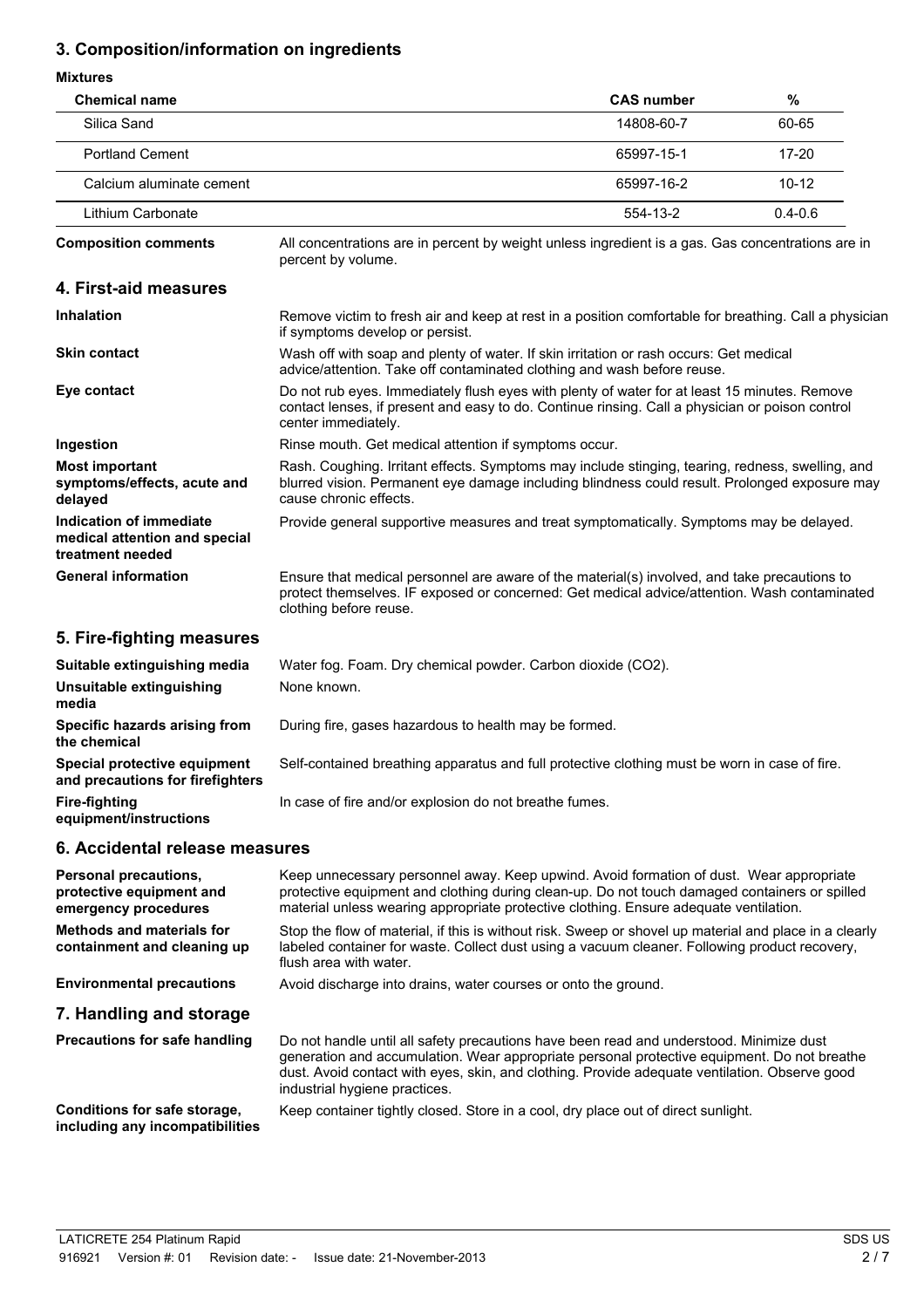## **8. Exposure controls/personal protection**

#### **Occupational exposure limits**

#### **US. OSHA Table Z-1 Limits for Air Contaminants (29 CFR 1910.1000)**

| <b>Components</b>                          | <b>Type</b>                                                                                                                                                                                                                                                                                                                                                                                                                        | Value                       | Form                 |
|--------------------------------------------|------------------------------------------------------------------------------------------------------------------------------------------------------------------------------------------------------------------------------------------------------------------------------------------------------------------------------------------------------------------------------------------------------------------------------------|-----------------------------|----------------------|
| <b>Portland Cement (CAS</b><br>65997-15-1) | PEL                                                                                                                                                                                                                                                                                                                                                                                                                                | $5 \text{ mg/m}$            | Respirable fraction. |
|                                            |                                                                                                                                                                                                                                                                                                                                                                                                                                    | 15 mg/m3                    | Total dust.          |
| US. OSHA Table Z-3 (29 CFR 1910.1000)      |                                                                                                                                                                                                                                                                                                                                                                                                                                    |                             |                      |
| <b>Components</b>                          | <b>Type</b>                                                                                                                                                                                                                                                                                                                                                                                                                        | <b>Value</b>                | Form                 |
| <b>Portland Cement (CAS</b>                | <b>TWA</b>                                                                                                                                                                                                                                                                                                                                                                                                                         | 50 millions of              |                      |
| 65997-15-1)<br>Silica Sand (CAS            | <b>TWA</b>                                                                                                                                                                                                                                                                                                                                                                                                                         | particle<br>$0.3$ mg/m $3$  | Total dust.          |
| 14808-60-7)                                |                                                                                                                                                                                                                                                                                                                                                                                                                                    |                             |                      |
|                                            |                                                                                                                                                                                                                                                                                                                                                                                                                                    | $0.1$ mg/m $3$              | Respirable.          |
|                                            |                                                                                                                                                                                                                                                                                                                                                                                                                                    | 2.4 millions of<br>particle | Respirable.          |
| <b>US. ACGIH Threshold Limit Values</b>    |                                                                                                                                                                                                                                                                                                                                                                                                                                    |                             |                      |
| <b>Components</b>                          | <b>Type</b>                                                                                                                                                                                                                                                                                                                                                                                                                        | <b>Value</b>                | Form                 |
| <b>Portland Cement (CAS</b>                | <b>TWA</b>                                                                                                                                                                                                                                                                                                                                                                                                                         | 1 mg/m $3$                  | Respirable fraction. |
| 65997-15-1)<br>Silica Sand (CAS            | <b>TWA</b>                                                                                                                                                                                                                                                                                                                                                                                                                         | $0.025$ mg/m3               | Respirable fraction. |
| 14808-60-7)                                |                                                                                                                                                                                                                                                                                                                                                                                                                                    |                             |                      |
|                                            | US NIOSH Pocket Guide to Chemical Hazards: Recommended exposure limit (REL)                                                                                                                                                                                                                                                                                                                                                        |                             |                      |
| <b>Components</b>                          | <b>Type</b>                                                                                                                                                                                                                                                                                                                                                                                                                        | Value                       | Form                 |
|                                            |                                                                                                                                                                                                                                                                                                                                                                                                                                    |                             |                      |
| <b>Portland Cement (CAS</b><br>65997-15-1) | <b>TWA</b>                                                                                                                                                                                                                                                                                                                                                                                                                         | $5$ mg/m $3$                | Respirable.          |
|                                            |                                                                                                                                                                                                                                                                                                                                                                                                                                    | 10 $mg/m3$                  | Total                |
| Silica Sand (CAS<br>14808-60-7)            | <b>TWA</b>                                                                                                                                                                                                                                                                                                                                                                                                                         | $0.05$ mg/m $3$             | Respirable dust.     |
| <b>Biological limit values</b>             | No biological exposure limits noted for the ingredient(s).                                                                                                                                                                                                                                                                                                                                                                         |                             |                      |
| <b>Exposure guidelines</b>                 | Occupational exposure to nuisance dust (total and respirable) and respirable crystalline silica<br>should be monitored and controlled.                                                                                                                                                                                                                                                                                             |                             |                      |
| Appropriate engineering<br>controls        | Good general ventilation (typically 10 air changes per hour) should be used. Ventilation rates<br>should be matched to conditions. If applicable, use process enclosures, local exhaust ventilation,<br>or other engineering controls to maintain airborne levels below recommended exposure limits. If<br>exposure limits have not been established, maintain airborne levels to an acceptable level. Provide<br>eyewash station. |                             |                      |
|                                            | Individual protection measures, such as personal protective equipment                                                                                                                                                                                                                                                                                                                                                              |                             |                      |
|                                            | Eye/face protection Wear safety glasses with side shields (or goggles).                                                                                                                                                                                                                                                                                                                                                            |                             |                      |
| <b>Skin protection</b>                     |                                                                                                                                                                                                                                                                                                                                                                                                                                    |                             |                      |
| <b>Hand protection</b>                     | Wear chemical-resistant, impervious gloves.                                                                                                                                                                                                                                                                                                                                                                                        |                             |                      |
| Other                                      | Wear appropriate chemical resistant clothing.                                                                                                                                                                                                                                                                                                                                                                                      |                             |                      |
| <b>Respiratory protection</b>              | Wear a dust mask if dust is generated above exposure limits.                                                                                                                                                                                                                                                                                                                                                                       |                             |                      |
| <b>Thermal hazards</b>                     | Wear appropriate thermal protective clothing, when necessary.                                                                                                                                                                                                                                                                                                                                                                      |                             |                      |

### **9. Physical and chemical properties**

| Appearance                   |                    |
|------------------------------|--------------------|
| <b>Physical state</b>        | Solid.             |
| <b>Form</b>                  | Powder.            |
| Color                        | Gray or off-white. |
| <b>Odor</b>                  | Odorless.          |
| Odor threshold               | Not available.     |
| рH                           | Not available.     |
| Melting point/freezing point | Not available.     |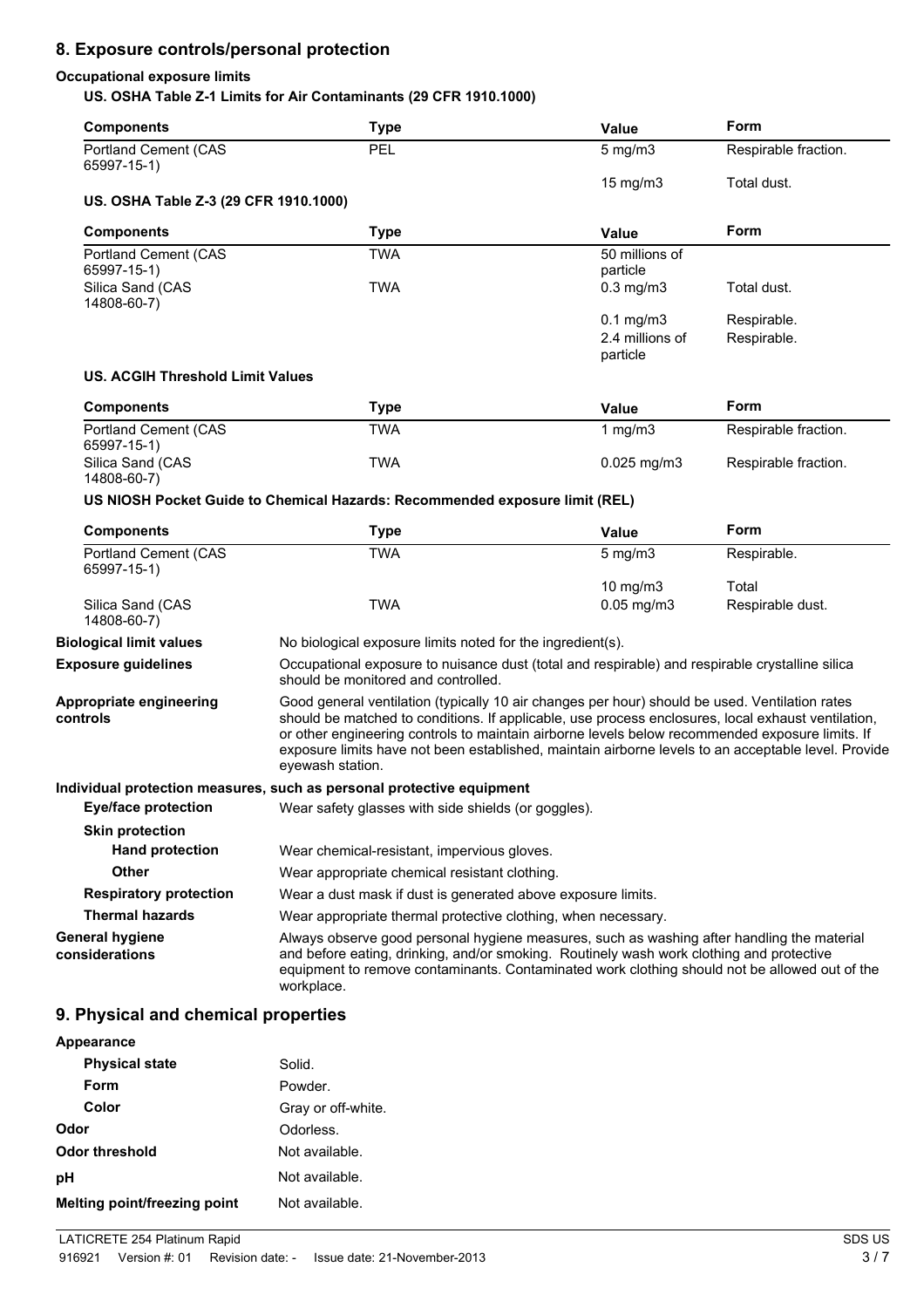| Initial boiling point and boiling<br>range        | Not available.                |  |
|---------------------------------------------------|-------------------------------|--|
| <b>Flash point</b>                                | Not flammable or combustible. |  |
| <b>Evaporation rate</b>                           | Not available.                |  |
| Flammability (solid, gas)                         | Not available.                |  |
| Upper/lower flammability or explosive limits      |                               |  |
| <b>Flammability limit - lower</b><br>$(\%)$       | Not available.                |  |
| <b>Flammability limit - upper</b><br>$(\% )$      | Not available.                |  |
| Explosive limit - lower (%)                       | Not available.                |  |
| Explosive limit - upper (%)                       | Not available.                |  |
| Vapor pressure                                    | Not available.                |  |
| Vapor density                                     | Not available.                |  |
| <b>Relative density</b>                           | $1.2 - 1.5$                   |  |
| Solubility(ies)                                   | Insoluble                     |  |
| <b>Partition coefficient</b><br>(n-octanol/water) | Not available.                |  |
| <b>Auto-ignition temperature</b>                  | Not available.                |  |
| <b>Decomposition temperature</b>                  | Not available.                |  |
| <b>Viscosity</b>                                  | Not available.                |  |
| <b>Other information</b>                          |                               |  |
| VOC (Weight %)                                    | $0\%$                         |  |

## **10. Stability and reactivity**

| <b>Reactivity</b>                            | The product is stable and non-reactive under normal conditions of use, storage and transport. |
|----------------------------------------------|-----------------------------------------------------------------------------------------------|
| <b>Chemical stability</b>                    | Material is stable under normal conditions.                                                   |
| <b>Possibility of hazardous</b><br>reactions | No dangerous reaction known under conditions of normal use.                                   |
| <b>Conditions to avoid</b>                   | Contact with incompatible materials.                                                          |
| Incompatible materials                       | Strong oxidizing agents.                                                                      |
| <b>Hazardous decomposition</b><br>products   | No hazardous decomposition products are known.                                                |

## **11. Toxicological information**

#### **Information on likely routes of exposure**

| Ingestion                                                                          | Swallowing may cause gastrointestinal irritation.                                                                                                                                                                           |
|------------------------------------------------------------------------------------|-----------------------------------------------------------------------------------------------------------------------------------------------------------------------------------------------------------------------------|
| <b>Inhalation</b>                                                                  | Dust irritates the respiratory system, and may cause coughing and difficulties in breathing.                                                                                                                                |
| <b>Skin contact</b>                                                                | Causes skin irritation. May cause an allergic skin reaction. Prolonged contact with wet<br>cement/mixture may cause burns.                                                                                                  |
| Eye contact                                                                        | Causes serious eye damage. Prolonged contact with wet cement/mixture may cause burns.                                                                                                                                       |
| Symptoms related to the<br>physical, chemical and<br>toxicological characteristics | Rash. Coughing. Irritant effects. Symptoms may include stinging, tearing, redness, swelling, and<br>blurred vision. Permanent eye damage including blindness could result. Prolonged exposure may<br>cause chronic effects. |

### **Information on toxicological effects**

| <b>Acute toxicity</b>            | May cause respiratory irritation. | <b>Test Results</b>    |  |
|----------------------------------|-----------------------------------|------------------------|--|
| <b>Components</b>                | <b>Species</b>                    |                        |  |
| Lithium Carbonate (CAS 554-13-2) |                                   |                        |  |
| Acute                            |                                   |                        |  |
| Inhalation                       |                                   |                        |  |
| <b>LC50</b>                      | Rat                               | $> 2.17$ mg/l, 4 Hours |  |
| Oral                             |                                   |                        |  |
| LD50                             | Rat                               | 525 mg/kg              |  |
| <b>Skin corrosion/irritation</b> | Causes skin irritation.           |                        |  |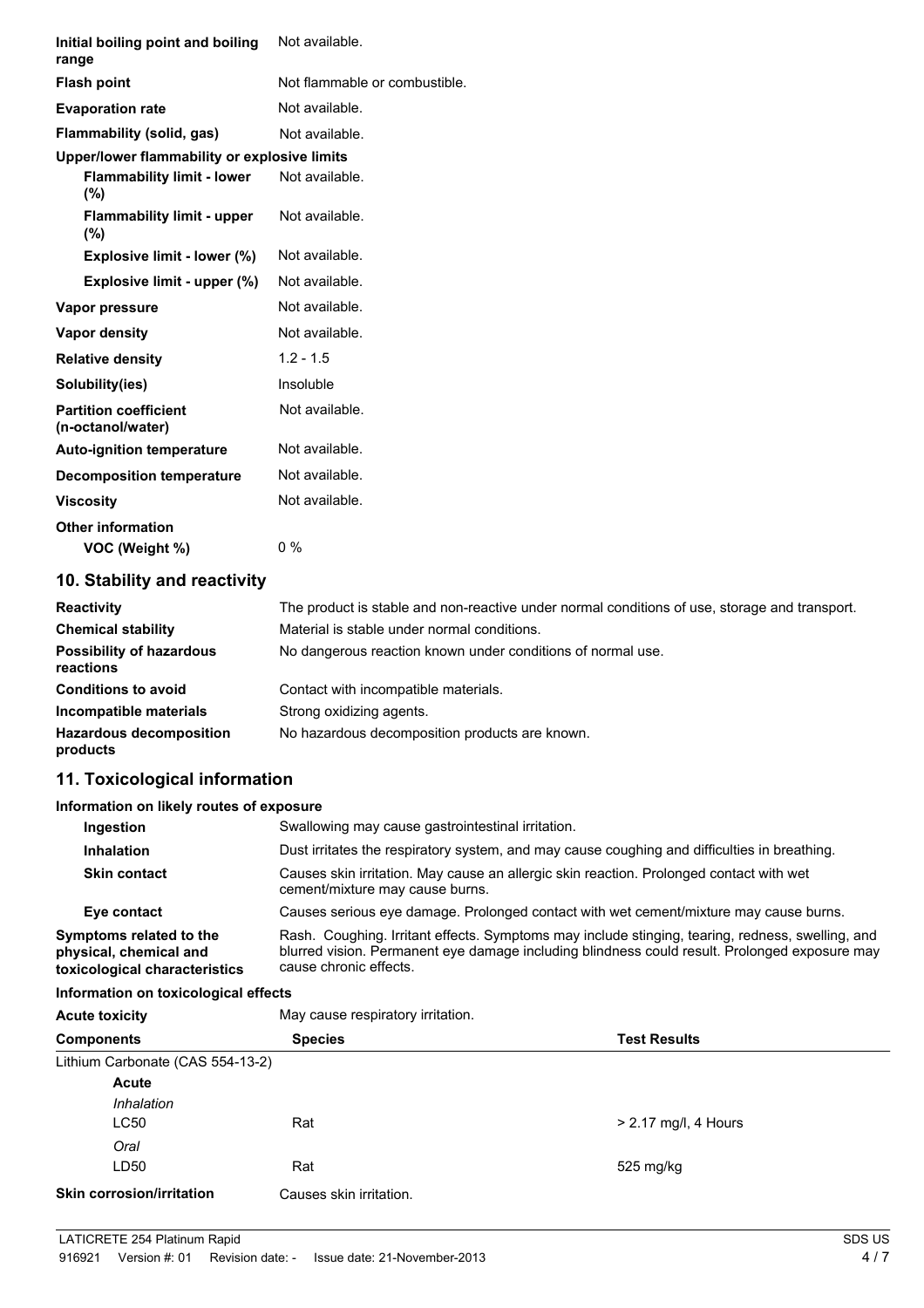| Serious eye damage/eye<br>irritation                   | Causes serious eye damage.                                                                                                                                                                                                                                                                                                                                                                                                                                                                                                                                                                                                                                                                                                                                                                                                                                                                                                                                                                                                                                                                                                                                                                                                                                                                  |                                                                            |                                |
|--------------------------------------------------------|---------------------------------------------------------------------------------------------------------------------------------------------------------------------------------------------------------------------------------------------------------------------------------------------------------------------------------------------------------------------------------------------------------------------------------------------------------------------------------------------------------------------------------------------------------------------------------------------------------------------------------------------------------------------------------------------------------------------------------------------------------------------------------------------------------------------------------------------------------------------------------------------------------------------------------------------------------------------------------------------------------------------------------------------------------------------------------------------------------------------------------------------------------------------------------------------------------------------------------------------------------------------------------------------|----------------------------------------------------------------------------|--------------------------------|
| <b>Respiratory sensitization</b>                       | No data available.                                                                                                                                                                                                                                                                                                                                                                                                                                                                                                                                                                                                                                                                                                                                                                                                                                                                                                                                                                                                                                                                                                                                                                                                                                                                          |                                                                            |                                |
| <b>Skin sensitization</b>                              | May cause an allergic skin reaction.                                                                                                                                                                                                                                                                                                                                                                                                                                                                                                                                                                                                                                                                                                                                                                                                                                                                                                                                                                                                                                                                                                                                                                                                                                                        |                                                                            |                                |
| Germ cell mutagenicity                                 | No data available to indicate product or any components present at greater than 0.1% are<br>mutagenic or genotoxic.                                                                                                                                                                                                                                                                                                                                                                                                                                                                                                                                                                                                                                                                                                                                                                                                                                                                                                                                                                                                                                                                                                                                                                         |                                                                            |                                |
| Carcinogenicity                                        | May cause cancer. In 1997, IARC (the International Agency for Research on Cancer) concluded<br>that crystalline silica inhaled from occupational sources can cause lung cancer in humans.<br>However in making the overall evaluation, IARC noted that "carcinogenicity was not detected in all<br>industrial circumstances studied. Carcinogenicity may be dependent on inherent characteristics of<br>the crystalline silica or on external factors affecting its biological activity or distribution of its<br>polymorphs." (IARC Monographs on the evaluation of the carcinogenic risks of chemicals to<br>humans, Silica, silicates dust and organic fibres, 1997, Vol. 68, IARC, Lyon, France.) In June<br>2003, SCOEL (the EU Scientific Committee on Occupational Exposure Limits) concluded that the<br>main effect in humans of the inhalation of respirable crystalline silica dust is silicosis. "There is<br>sufficient information to conclude that the relative risk of lung cancer is increased in persons with<br>silicosis (and, apparently, not in employees without silicosis exposed to silica dust in quarries and<br>in the ceramic industry). Therefore, preventing the onset of silicosis will also reduce the cancer<br>risk" (SCOEL SUM Doc 94-final, June 2003) |                                                                            |                                |
| IARC Monographs. Overall Evaluation of Carcinogenicity |                                                                                                                                                                                                                                                                                                                                                                                                                                                                                                                                                                                                                                                                                                                                                                                                                                                                                                                                                                                                                                                                                                                                                                                                                                                                                             |                                                                            |                                |
| Silica Sand (CAS 14808-60-7)                           | 1 Carcinogenic to humans.                                                                                                                                                                                                                                                                                                                                                                                                                                                                                                                                                                                                                                                                                                                                                                                                                                                                                                                                                                                                                                                                                                                                                                                                                                                                   |                                                                            |                                |
| <b>NTP Report on Carcinogens</b>                       |                                                                                                                                                                                                                                                                                                                                                                                                                                                                                                                                                                                                                                                                                                                                                                                                                                                                                                                                                                                                                                                                                                                                                                                                                                                                                             |                                                                            |                                |
| Silica Sand (CAS 14808-60-7)                           |                                                                                                                                                                                                                                                                                                                                                                                                                                                                                                                                                                                                                                                                                                                                                                                                                                                                                                                                                                                                                                                                                                                                                                                                                                                                                             | Known To Be Human Carcinogen.                                              |                                |
| <b>Reproductive toxicity</b>                           |                                                                                                                                                                                                                                                                                                                                                                                                                                                                                                                                                                                                                                                                                                                                                                                                                                                                                                                                                                                                                                                                                                                                                                                                                                                                                             | May damage fertility or the unborn child.                                  |                                |
| Specific target organ toxicity -<br>single exposure    | May cause respiratory irritation.                                                                                                                                                                                                                                                                                                                                                                                                                                                                                                                                                                                                                                                                                                                                                                                                                                                                                                                                                                                                                                                                                                                                                                                                                                                           |                                                                            |                                |
| Specific target organ toxicity -<br>repeated exposure  | May cause damage to organs (lung) through prolonged or repeated exposure.                                                                                                                                                                                                                                                                                                                                                                                                                                                                                                                                                                                                                                                                                                                                                                                                                                                                                                                                                                                                                                                                                                                                                                                                                   |                                                                            |                                |
| <b>Aspiration hazard</b>                               |                                                                                                                                                                                                                                                                                                                                                                                                                                                                                                                                                                                                                                                                                                                                                                                                                                                                                                                                                                                                                                                                                                                                                                                                                                                                                             | Due to the physical form of the product it is not an aspiration hazard.    |                                |
| <b>Chronic effects</b>                                 |                                                                                                                                                                                                                                                                                                                                                                                                                                                                                                                                                                                                                                                                                                                                                                                                                                                                                                                                                                                                                                                                                                                                                                                                                                                                                             | Prolonged or repeated exposure may cause lung injury, including silicosis. |                                |
| 12. Ecological information                             |                                                                                                                                                                                                                                                                                                                                                                                                                                                                                                                                                                                                                                                                                                                                                                                                                                                                                                                                                                                                                                                                                                                                                                                                                                                                                             |                                                                            |                                |
| <b>Ecotoxicity</b>                                     |                                                                                                                                                                                                                                                                                                                                                                                                                                                                                                                                                                                                                                                                                                                                                                                                                                                                                                                                                                                                                                                                                                                                                                                                                                                                                             | Not expected to be harmful to aquatic organisms.                           |                                |
| <b>Product</b>                                         |                                                                                                                                                                                                                                                                                                                                                                                                                                                                                                                                                                                                                                                                                                                                                                                                                                                                                                                                                                                                                                                                                                                                                                                                                                                                                             | <b>Species</b>                                                             | <b>Test Results</b>            |
| LATICRETE 254 Platinum Rapid (CAS Mixture)             |                                                                                                                                                                                                                                                                                                                                                                                                                                                                                                                                                                                                                                                                                                                                                                                                                                                                                                                                                                                                                                                                                                                                                                                                                                                                                             |                                                                            |                                |
| <b>Aquatic</b>                                         |                                                                                                                                                                                                                                                                                                                                                                                                                                                                                                                                                                                                                                                                                                                                                                                                                                                                                                                                                                                                                                                                                                                                                                                                                                                                                             |                                                                            |                                |
| Fish                                                   | LC50                                                                                                                                                                                                                                                                                                                                                                                                                                                                                                                                                                                                                                                                                                                                                                                                                                                                                                                                                                                                                                                                                                                                                                                                                                                                                        | Fish                                                                       | 4710 mg/l, 96 hours, estimated |
| <b>Components</b>                                      |                                                                                                                                                                                                                                                                                                                                                                                                                                                                                                                                                                                                                                                                                                                                                                                                                                                                                                                                                                                                                                                                                                                                                                                                                                                                                             | <b>Species</b>                                                             | <b>Test Results</b>            |
| Lithium Carbonate (CAS 554-13-2)                       |                                                                                                                                                                                                                                                                                                                                                                                                                                                                                                                                                                                                                                                                                                                                                                                                                                                                                                                                                                                                                                                                                                                                                                                                                                                                                             |                                                                            |                                |
| <b>Aquatic</b>                                         |                                                                                                                                                                                                                                                                                                                                                                                                                                                                                                                                                                                                                                                                                                                                                                                                                                                                                                                                                                                                                                                                                                                                                                                                                                                                                             |                                                                            |                                |
| Fish                                                   | LC50                                                                                                                                                                                                                                                                                                                                                                                                                                                                                                                                                                                                                                                                                                                                                                                                                                                                                                                                                                                                                                                                                                                                                                                                                                                                                        | Mummichog (Fundulus heteroclitus)                                          | 8.1 mg/l, 96 hours             |
| Persistence and degradability                          |                                                                                                                                                                                                                                                                                                                                                                                                                                                                                                                                                                                                                                                                                                                                                                                                                                                                                                                                                                                                                                                                                                                                                                                                                                                                                             | No data is available on the degradability of this product.                 |                                |
| <b>Bioaccumulative potential</b>                       | No data available for this product.                                                                                                                                                                                                                                                                                                                                                                                                                                                                                                                                                                                                                                                                                                                                                                                                                                                                                                                                                                                                                                                                                                                                                                                                                                                         |                                                                            |                                |
| <b>Mobility in soil</b>                                | The product is not mobile in soil.                                                                                                                                                                                                                                                                                                                                                                                                                                                                                                                                                                                                                                                                                                                                                                                                                                                                                                                                                                                                                                                                                                                                                                                                                                                          |                                                                            |                                |
| Other adverse effects                                  | No other adverse environmental effects (e.g. ozone depletion, photochemical ozone creation                                                                                                                                                                                                                                                                                                                                                                                                                                                                                                                                                                                                                                                                                                                                                                                                                                                                                                                                                                                                                                                                                                                                                                                                  |                                                                            |                                |

## **13. Disposal considerations**

| <b>Disposal instructions</b>             | Dispose of contents/container in accordance with local/regional/national/international regulations.<br>Do not contaminate ponds, waterways or ditches with chemical or used container.                                 |
|------------------------------------------|------------------------------------------------------------------------------------------------------------------------------------------------------------------------------------------------------------------------|
| Hazardous waste code                     | The waste code should be assigned in discussion between the user, the producer and the waste<br>disposal company.                                                                                                      |
| Waste from residues / unused<br>products | Dispose of in accordance with local regulations. Empty containers or liners may retain some<br>product residues. This material and its container must be disposed of in a safe manner (see:<br>Disposal instructions). |
| Contaminated packaging                   | Empty containers should be taken to an approved waste handling site for recycling or disposal.<br>Since emptied containers may retain product residue, follow label warnings even after container is<br>emptied.       |

potential, endocrine disruption, global warming potential) are expected from this component.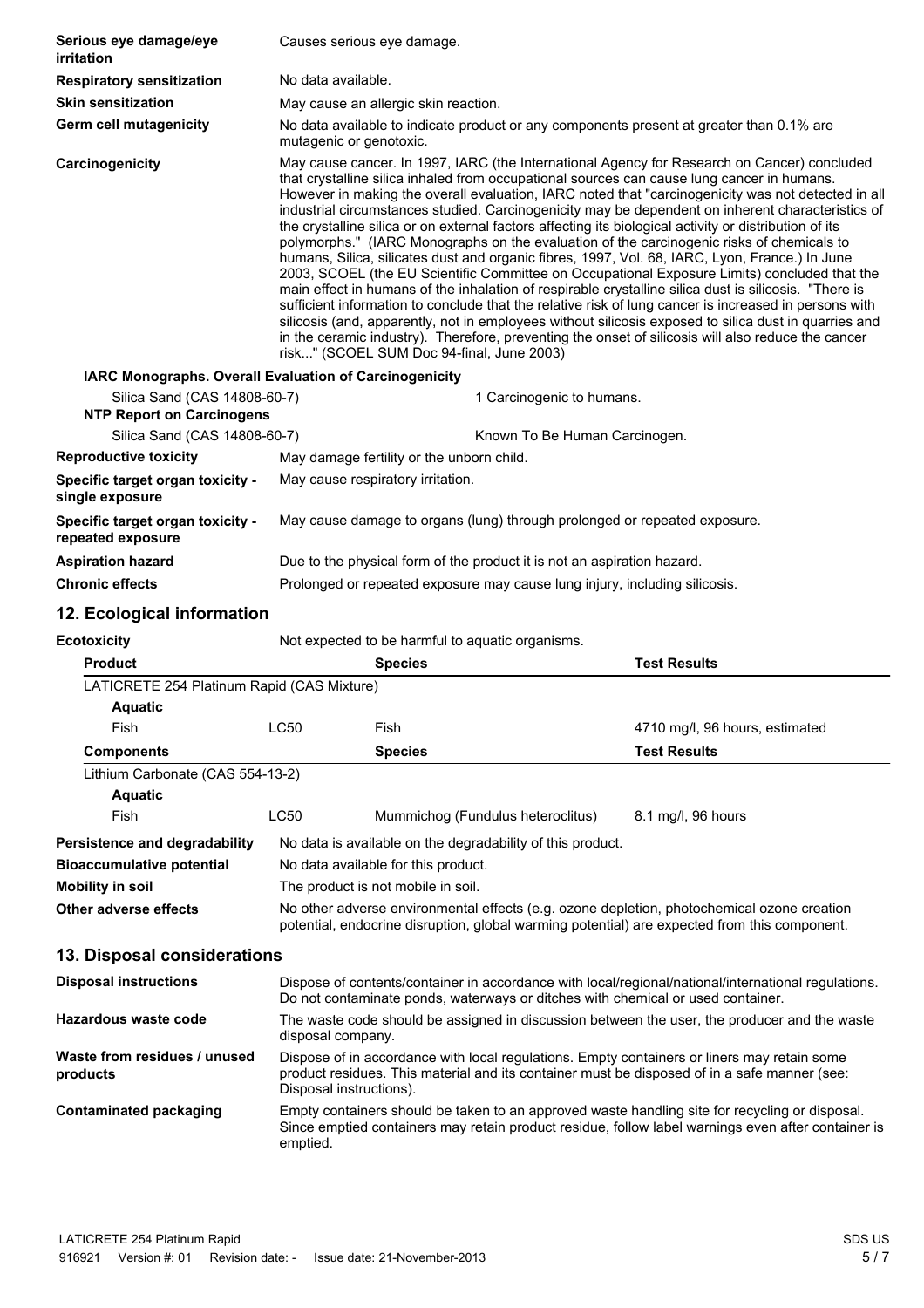## **14. Transport information**

#### **DOT**

Not regulated as a hazardous material by DOT.

#### **IATA**

Not regulated as a dangerous good.

#### **IMDG**

Not regulated as a dangerous good.

**Transport in bulk according to Annex II of MARPOL 73/78 and** This substance/mixture is not intended to be transported in bulk.

**the IBC Code**

## **15. Regulatory information**

| <b>US federal regulations</b>                                                                        | This product is a "Hazardous Chemical" as defined by the OSHA Hazard Communication<br>Standard, 29 CFR 1910.1200. |                   |                                                                                                                       |
|------------------------------------------------------------------------------------------------------|-------------------------------------------------------------------------------------------------------------------|-------------------|-----------------------------------------------------------------------------------------------------------------------|
| TSCA Section 12(b) Export Notification (40 CFR 707, Subpt. D)                                        |                                                                                                                   |                   |                                                                                                                       |
| Not regulated.                                                                                       |                                                                                                                   |                   |                                                                                                                       |
| US. OSHA Specifically Regulated Substances (29 CFR 1910.1001-1050)                                   |                                                                                                                   |                   |                                                                                                                       |
| Not listed.                                                                                          |                                                                                                                   |                   |                                                                                                                       |
| <b>CERCLA Hazardous Substance List (40 CFR 302.4)</b><br>Not listed.                                 |                                                                                                                   |                   |                                                                                                                       |
|                                                                                                      |                                                                                                                   |                   |                                                                                                                       |
| Superfund Amendments and Reauthorization Act of 1986 (SARA)<br><b>Hazard categories</b>              | Immediate Hazard - Yes                                                                                            |                   |                                                                                                                       |
|                                                                                                      | Delayed Hazard - Yes<br>Fire Hazard - No<br>Pressure Hazard - No<br>Reactivity Hazard - No                        |                   |                                                                                                                       |
| <b>SARA 302 Extremely</b><br>hazardous substance                                                     | No.                                                                                                               |                   |                                                                                                                       |
| SARA 311/312 Hazardous<br>chemical                                                                   | Yes                                                                                                               |                   |                                                                                                                       |
| SARA 313 (TRI reporting)                                                                             |                                                                                                                   |                   |                                                                                                                       |
| <b>Chemical name</b>                                                                                 |                                                                                                                   | <b>CAS number</b> | % by wt.                                                                                                              |
| Lithium Carbonate                                                                                    |                                                                                                                   | 554-13-2          | $0.4 - 0.6$                                                                                                           |
| <b>Other federal regulations</b>                                                                     |                                                                                                                   |                   |                                                                                                                       |
| Clean Air Act (CAA) Section 112 Hazardous Air Pollutants (HAPs) List                                 |                                                                                                                   |                   |                                                                                                                       |
| Not regulated.<br>Clean Air Act (CAA) Section 112(r) Accidental Release Prevention (40 CFR 68.130)   |                                                                                                                   |                   |                                                                                                                       |
| Not regulated.                                                                                       |                                                                                                                   |                   |                                                                                                                       |
| <b>Safe Drinking Water Act</b><br>(SDWA)                                                             | Not regulated.                                                                                                    |                   |                                                                                                                       |
| <b>Food and Drug</b><br><b>Administration (FDA)</b>                                                  | Not regulated.                                                                                                    |                   |                                                                                                                       |
| US state regulations                                                                                 |                                                                                                                   |                   | WARNING: This product contains a chemical known to the State of California to cause cancer.                           |
| <b>US. Massachusetts RTK - Substance List</b>                                                        |                                                                                                                   |                   |                                                                                                                       |
| Lithium Carbonate (CAS 554-13-2)<br>Portland Cement (CAS 65997-15-1)<br>Silica Sand (CAS 14808-60-7) | US. New Jersey Worker and Community Right-to-Know Act                                                             |                   |                                                                                                                       |
| Lithium Carbonate (CAS 554-13-2)                                                                     |                                                                                                                   | 500 lbs           |                                                                                                                       |
| US. Pennsylvania RTK - Hazardous Substances                                                          |                                                                                                                   |                   |                                                                                                                       |
| Portland Cement (CAS 65997-15-1)<br>Silica Sand (CAS 14808-60-7)                                     |                                                                                                                   |                   |                                                                                                                       |
| <b>US. Rhode Island RTK</b>                                                                          |                                                                                                                   |                   |                                                                                                                       |
| Lithium Carbonate (CAS 554-13-2)                                                                     |                                                                                                                   |                   |                                                                                                                       |
| US. California Proposition 65                                                                        |                                                                                                                   |                   |                                                                                                                       |
| reproductive harm.                                                                                   |                                                                                                                   |                   | WARNING: This product contains a chemical known to the State of California to cause cancer and birth defects or other |
| Lithium Carbonate (CAS 554-13-2)                                                                     | US - California Proposition 65 - Carcinogens & Reproductive Toxicity (CRT): Listed substance                      |                   |                                                                                                                       |

Silica Sand (CAS 14808-60-7)